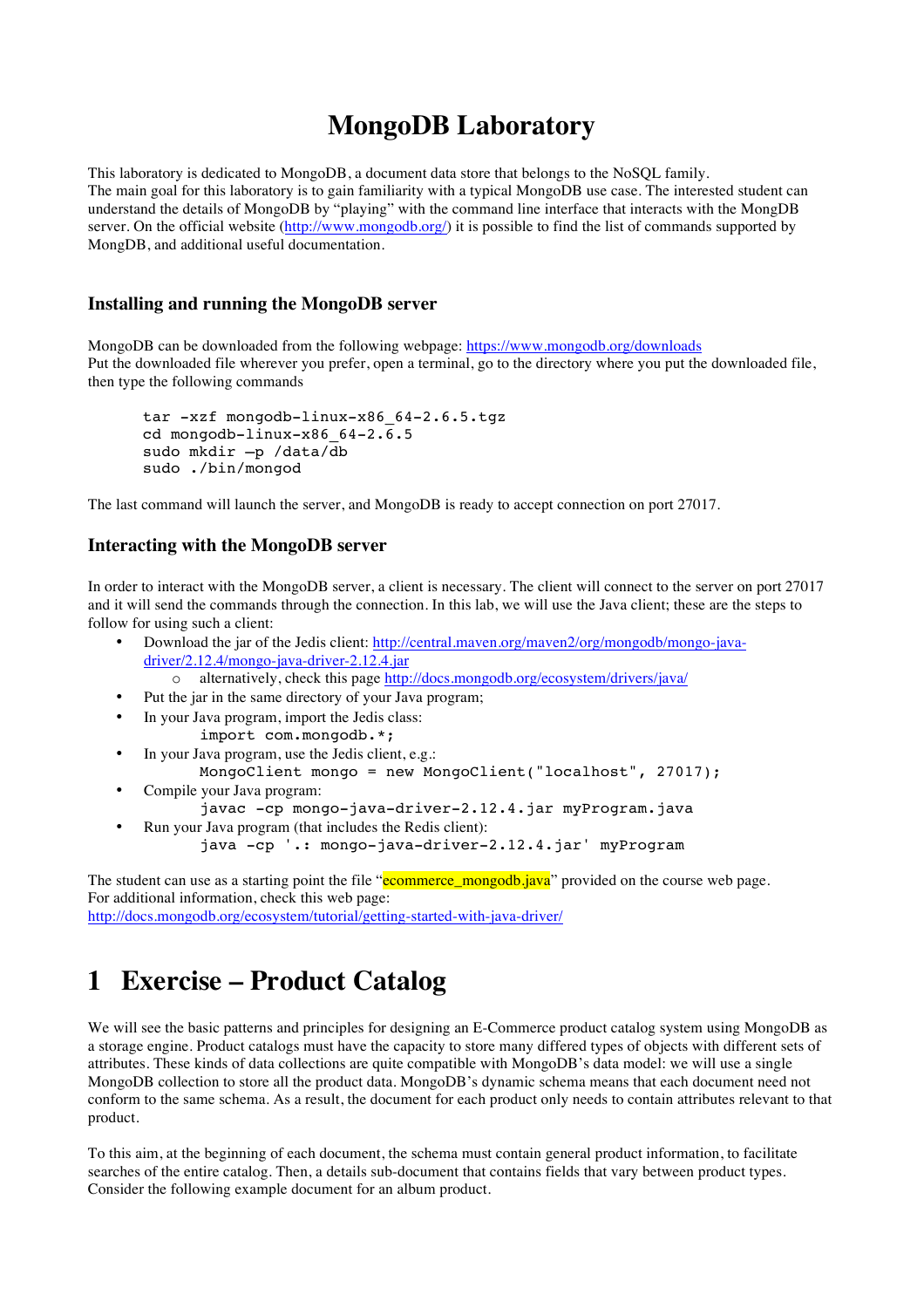```
{
   type: "Audio Album",
   title: "A Love Supreme",
   description: "by John Coltrane",
  shipping: {
     weight: 6,
     dimensions: {
       width: 10,
       height: 10,
       depth: 1
     },
   },
   pricing: {
     list: 1200,
     retail: 1100,
     savings: 100,
    pct savings: 8
   },
   details: {
     title: "A Love Supreme [Original Recording Reissued]",
     artist: "John Coltrane",
     genre: [ "Jazz", "General" ],
     tracks: [
       "A Love Supreme Part I: Acknowledgement",
      "A Love Supreme Part II - Resolution",
       "A Love Supreme, Part III: Pursuance",
       "A Love Supreme, Part IV-Psalm"
     ],
   },
}
```
A movie item would have the same fields for general product information, shipping, and pricing, but have different details sub-document. Consider the following:

```
{
   type: "Film",
   ...,
   shipping: { ... },
   pricing: { ... },
   details: {
     title: "The Matrix",
    director: [ "Andy Wachowski", "Larry Wachowski" ],
     writer: [ "Andy Wachowski", "Larry Wachowski" ],
     ...,
    aspect ratio: "1.66:1"
  },
}
```
For most deployments the primary use of the product catalog is to perform search operations. These exercises provide an overview of various types of queries that may be useful for supporting an e-commerce site.

The exercises are inspired by the following example: http://docs.mongodb.org/ecosystem/use-cases/product-catalog/